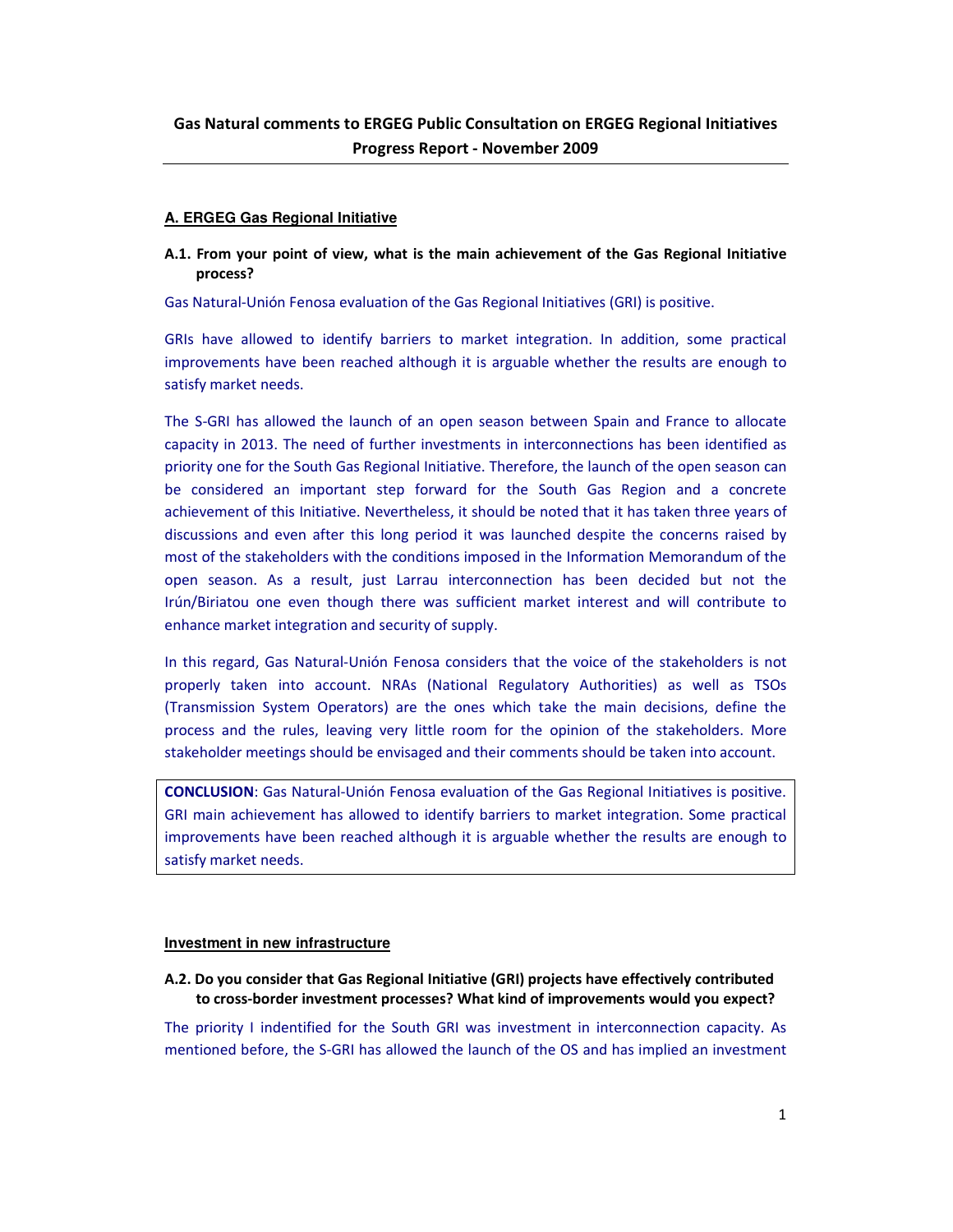decision of Larrau which is an important step forward. Nonetheless, Irún-Biriatou interconnection was not decided.

Gas Natural-Unión Fenosa considers that the Irún-Biriatou interconnection should have been approved and built based on the following reasons:

- The great interest showed by market agents. Shippers and traders requested 200% of the capacity offered from Spain to France, and 58% in reverse flow. In average, allocated capacity would be approximately 84% of the total capacity offered in both interconnections and in both directions.
- The requirement, imposed by the CRE (*Test of the CRE to validate the capacity allocation in France*) included in the Information Memorandum, that 90% of the capacity has to be booked in both directions of the interconnection for its approval, do not reflect the real European market needs. The success of the South-North allocation capacity should not be limited by the lower interest North-South. In addition, there is no transparency on how this test and the thresholds have been set by the CRE.

According to EFET, letter of 18 December 2009, even a requirement of 80-90% of capacity pre-booked in one direction might be disproportionate: *"Arbitrary prerequisites should be avoided. For example a requirement that 80% or 90% of capacity pre-booked, even in just one direction, may be unreasonable and an undue barrier that prevents implementation of the best economic option."* However, the OS was launched asking for 90% of capacity prebooked in both directions.

- The rule included in the *Test of the CRE to validate the capacity allocation in France* to discuss on Irún-Biriatou validation, was not fulfilled by just 1 GWh/day, only 0,4% of the total capacity allocation required.
- The investment costs have raised continuously compared to the initial estimations provided by TSOs and no adjustment has been made at a time when steel, labour and even land costs are static or falling. No transparency and justification has been provided so as to check whether TSOs costs are efficiently incurred. If TSOs cost were checked, the results of the open season could be different.

Regarding Irún-Biriatou project we would like to highlight that:

• It would enter into commercial operation in 2013.

l

- It is a reinforcement of an existing interconnection that should not face significant difficulties (ie. Environmental impact, expropriations, etc.).
- It is a marginal investment 78M $\varepsilon^1$  (Arcangues-Coudure II and III pipelines, 98 km, 24") that would provide 32% of the capacity offered in the OS.

 $^1$  Development of existing interconnections by 2010/11 and proposal for a new one between France and Spain by 2013/15. July 2007.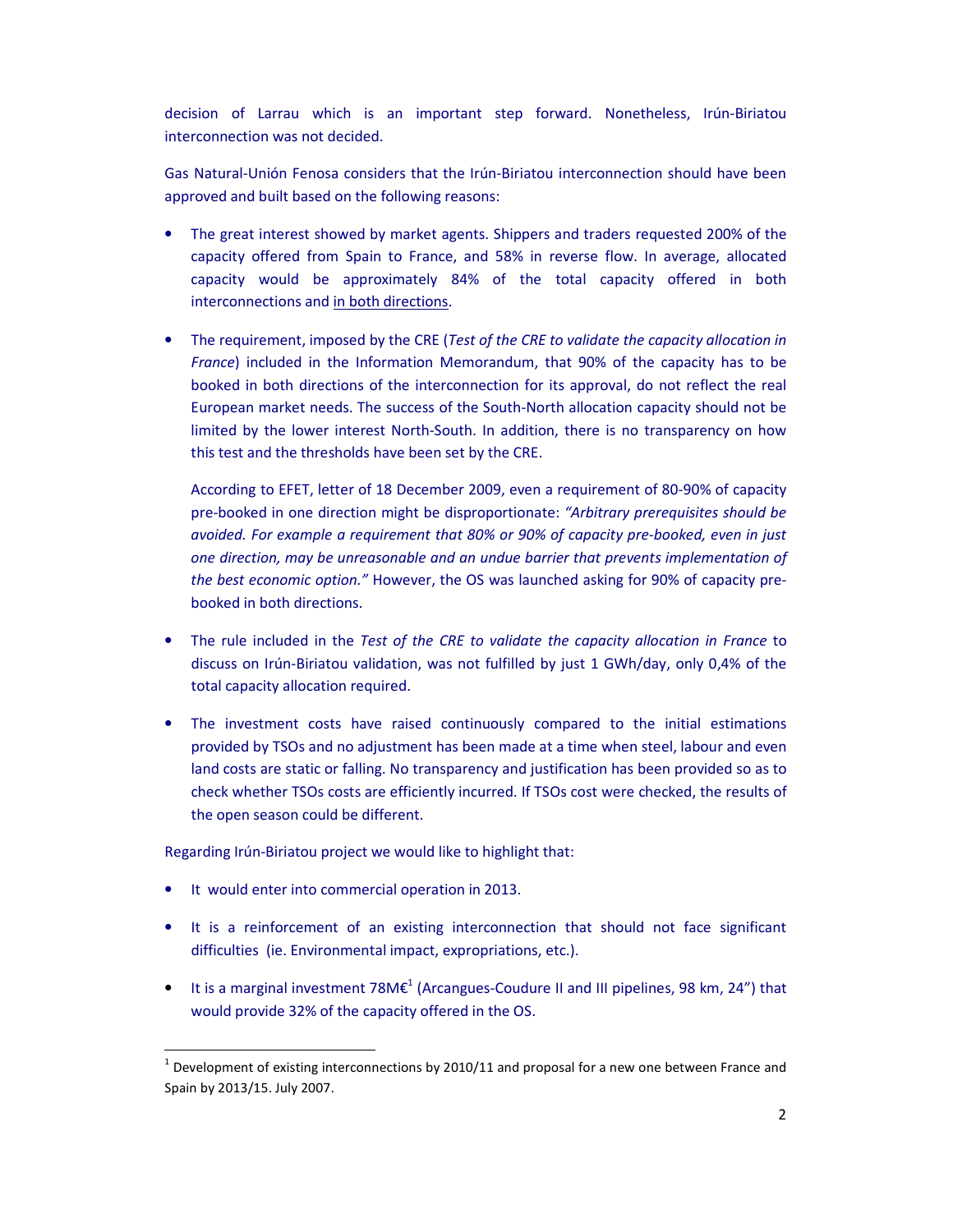• The European Commission, recognizing the importance of this project for the creation of a single European energy market and for the security of supply of the European Union, has granted European funds by the European Energy Programme for Recovery. In particular, it has granted 200 M€ to France for investing in the interconnection between Spain and France which makes the project more attractive for TSOs, implying than less market requests are needed to recover the investment. However, according to the information provided in last SG meeting (13.11.2009) just Larrau project (2013) and MIDCAT project (2015) have requested part of these European funds; but not Biriatou (2013). No reasons were expressed.

**CONCLUSION**: The priority I indentified for the South GRI was investment in interconnection capacity. S-GRI has allowed the launch of the OS and has implied an investment decision of Larrau which is an important step forward. Nonetheless, Irún-Biriatou interconnection was not decided even though there was market interest and the project would have contributed to the improve market integration and security of supply of the region.

### **Capacity allocation and congestion management**

- **A.3. What lessons do you draw from GRI projects in the area of access to cross-border capacity? Do the current GRI projects on capacity allocation harmonization meet your expectations?**
- **A.4. Would there be real benefits if, at this stage, the GRI tried to seek better coordination at a cross-regional level? How do you value the experience acquired with the capacity projects in the regions? What type of projects should be developed in the future?**

For the South GRI, efforts should concentrate on the development of the open seasons to develop further interconnection capacity.

Better coordination at cross-regional level would improve market integration. For the future, we would propose to apply UIOLI when TSOs are vertically integrated, there is congestion and no further investments are developed.

**CONCLUSION**: For the South GRI and at this stage, efforts should concentrate on the development of the open seasons to develop further interconnection.

### **Transparency**

**A.5. What would you expect to be the contribution of the GRI to transparency going forward? Do the current projects in the three regions meet your expectations?** 

The open season was launched without having enough transparency on the following issues:

• Economic test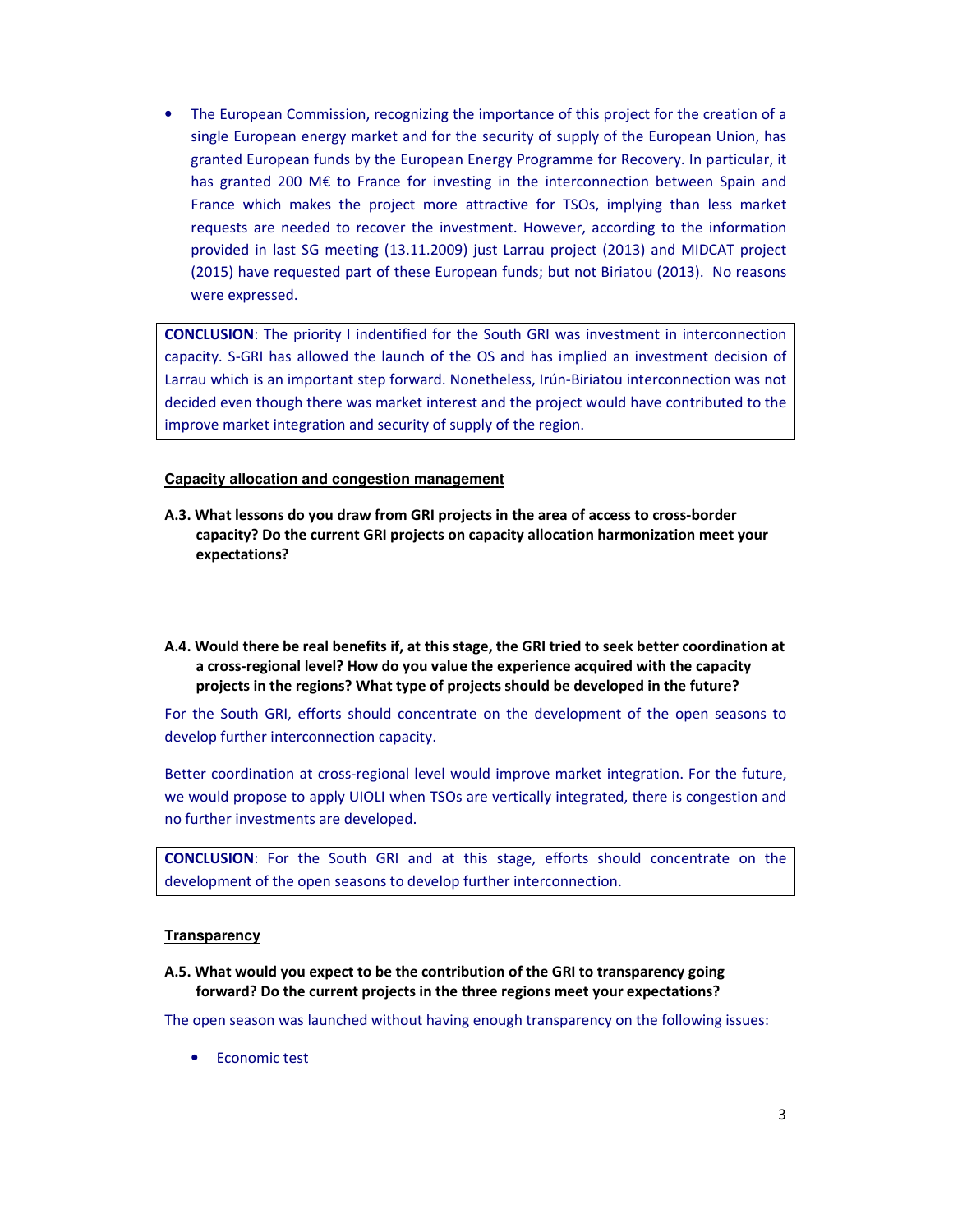- Investment costs
- Tariffs

A second open season would be launched in 2010. It is of mayor importance that this lack of transparency is solved before it is launched for stakeholders to have confident in the process.

**CONCLUSION**: For the South GRI, more transparency should be envisaged when launching the next open seasons, mainly regarding the economic test, the investment costs and the access tariffs.

# **A.6. How could this work help to ensure that the requirements of the 3rd Package are met in a consistent way across the three gas regions?**

# **Interoperability and Hub development**

**A.7. What further actions would you expect from the GRI in this area in order to contribute to interoperability and hub development?** 

Gas Natural-Unión Fenosa considers that hubs should be developed with the objective of facilitating regional trading in mind. In this regard, ERGEG in the context of the Gas Regional Initiatives has encouraged regions to develop regional hubs rather than focusing on national ones as a way to reach an internal European gas market.

The South GRI has identified four priorities:

- Priority I: Interconnection Capacity
- Priority II: Interoperability
- Priority III: Transparency
- Priority IV: Hubs

Gas Natural-Unión Fenosa considers that the priorities order is relevant and to have solutions in a previous priority before tackling the next one it is necessary. Therefore, hub development at regional level will not become a reality unless there is sufficient interconnection capacity.

A number of elements are needed to develop regional trading: sufficient transmission capacity between hubs, access to such capacity; easy and timely access to the information participants need to access and trade in each network as well as information on the overall status of the networks; TSO processes that facilitate trading of commodity and capacity; fair and nondiscriminatory processes for access to and use of the relevant networks; appropriate streamlining of processes such as balancing regimes to remove undue barriers to trade and access to flexibility services.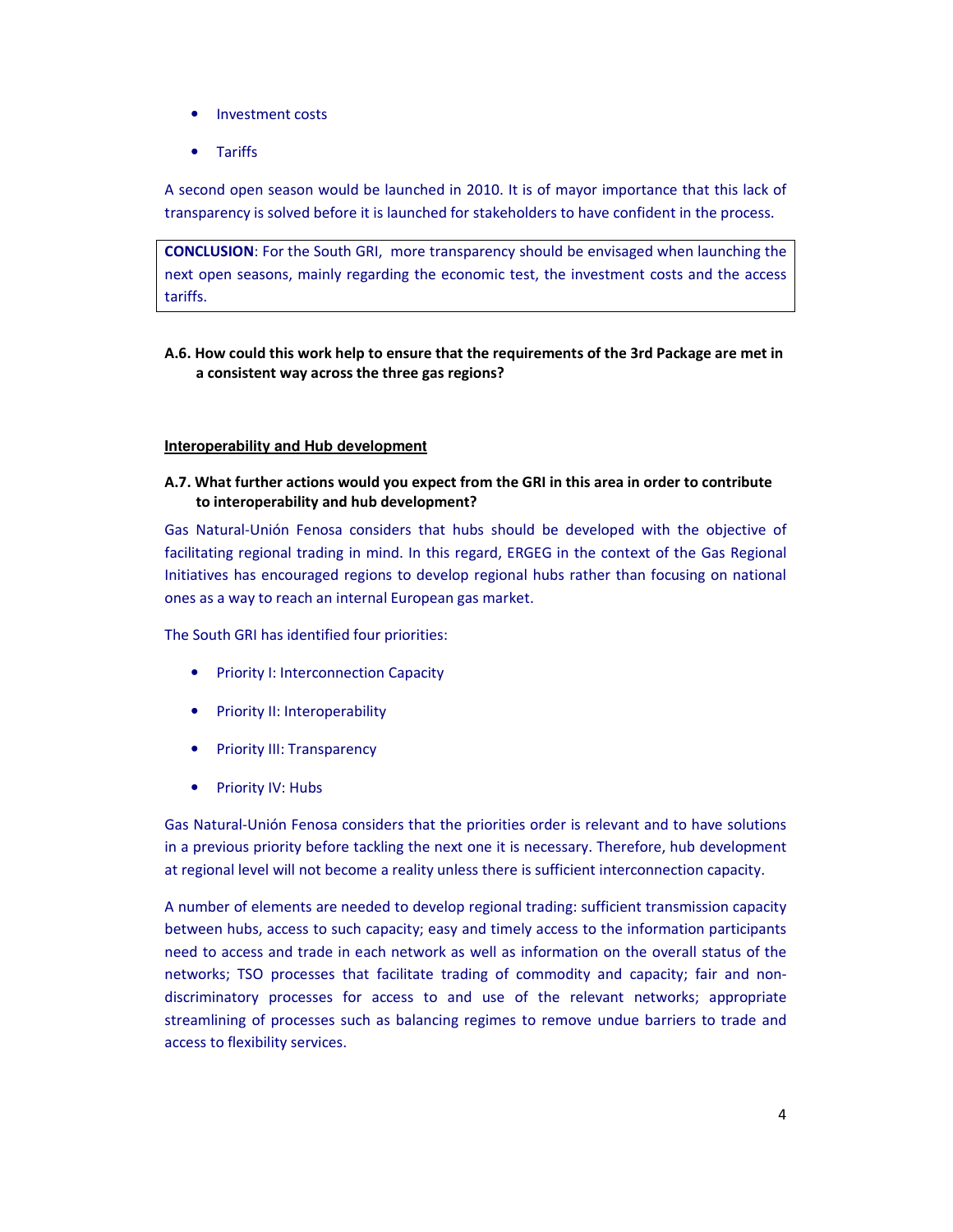**CONCLUSION**: For hub development to become a reality at regional level certain prerequisites have to be reached: such as sufficient interconnection capacity. The priorities order identified in ERGEG action plan is relevant and to have solutions in a previous priority before tackling the next one it is necessary.

**A.8. From your experience with the Regional Initiatives, what are the main obstacles to reach harmonization regarding interoperability at a regional level?** 

### **Security of Supply**

**A.9. Should security of supply be more clearly considered as a main driver within the GRI? Should specific actions be developed in this area?** 

Yes.

Security of supply is of mayor importance. The recent gas crisis has shown that the European market did not have a lack of gas but a lack of transmission capacity. This is the case of the SW region, where the lack of transmission capacity prevented additional gas flows to continental Europe, even though LNG regasification capacity was available and local demand was dipping during the gas dispute (~20%).

In addition, in the current situation of financial crisis, it is important to prioritize those projects that provide more benefit the soonest and at a lesser cost and the GRI can contribute to identify those projects.

In the case of the interconnection between France and Spain, a marginal investment at Irún-Biriatou (not approved) would provide important benefits to the European market compared to other projects. An increase in the interconnection between those two countries would act as a "diversified-corridor" and provide the European market with Algerian and LNG gas increasing both security of supply and competition among producers and suppliers.

Specific actions could include: The development of new investments, and therefore the economic test of the new investments should include security of supply criteria, monitoring the level of interconnection capacity between Member States and/or balancing areas, monitoring the development of the interconnections projects included in the Recovery Plan and present a regional risk assessment and a regional emergency plan.

**CONCLUSION**: Security of supply should be included in the GRI. The recent gas crisis has shown that infrastructure development has an impact on security of supply.

Specific action: the development of new investments, and therefore the economic test of the new investments should include security of supply criteria.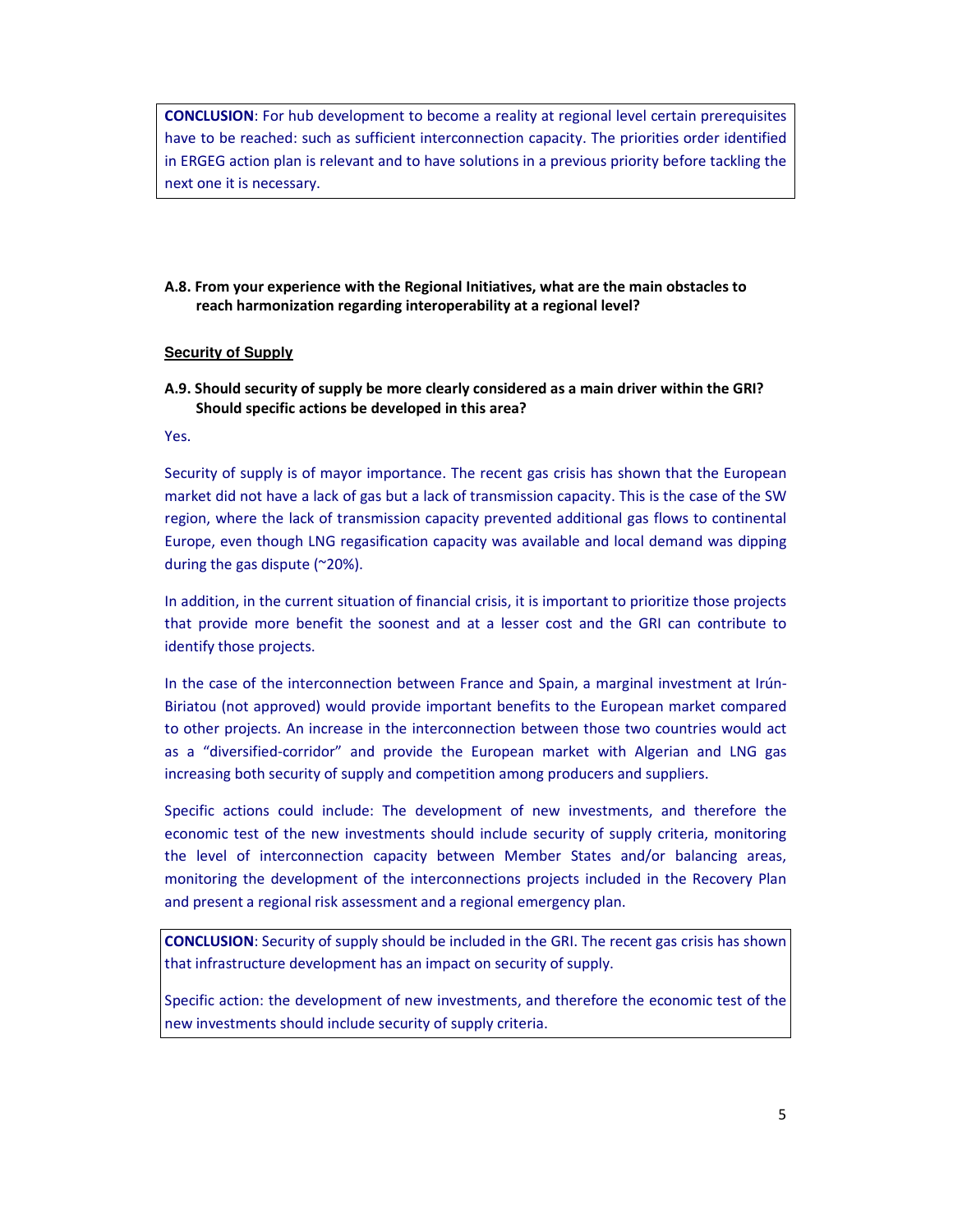# **A.10. How can the regions of the GRI take into account and develop measures contained in the European Commission's proposal for a Regulation concerning measures to safeguard security of gas supply?**

The proposal for a Regulation on gas security of supply establishes that the Relevant Authority should prepare a Risk Assessment and an Emergency Plan.

Gas Natural-Unión Fenosa would like to propose that both the Risk Assessment and the Emergency Plan of each Member state is presented to the GRI participants and that a Regional Risk Assessment and a Regional Emergency Plan is prepared taking into account the priorities and the weak points identified by the GRI participants.

**CONCLUSION**: National Risk Assessment and Emergency Plans should be presented to GRI participants. In addition a Regional Risk Assessment and a Regional Emergency Plan should be developed.

## **B. ERGEG Electricity Regional Initiative**

# **B.1. From your point of view, what is the main achievement of the Electricity Regional Initiatives process?**

From Gas Natural – Union Fenosa point of view the Electricity Regional Initiatives process have brought a positive contribution to the implementation of the Congestion Management Guidelines into the regions. In this issue, it is remarkable the establishment of the auction offices.

## **Capacity calculation**

# **B.2. What should be the framework conditions for having flow-based capacity calculation based on a common grid model implemented in practice?**

The flow-based method requires a strong co-operation among TSOs and would therefore contribute to the objective of regional integration. With this method, TSOs should adopt on a regional basis the same standards for calculating reserve grid capacity in each control zone, the same procedures and assumptions and the same regional grid model.

Establishment of a common grid model will require the same level of information and coordination between TSOs with regard to reliability assessment, security analysis, and measures to guarantee firmness.

In order to have a common European grid model, TSOs will need to harmonize the data used for calculating the base cases; the development of a single set of standards for grid calculations (including security standards like for example: the n-1 rule and transmission reliability margin); and the development of one regional grid model.

# **B.3. What do you believe should be the short- and long-term goals for a regional approach to capacity allocation?**

Short term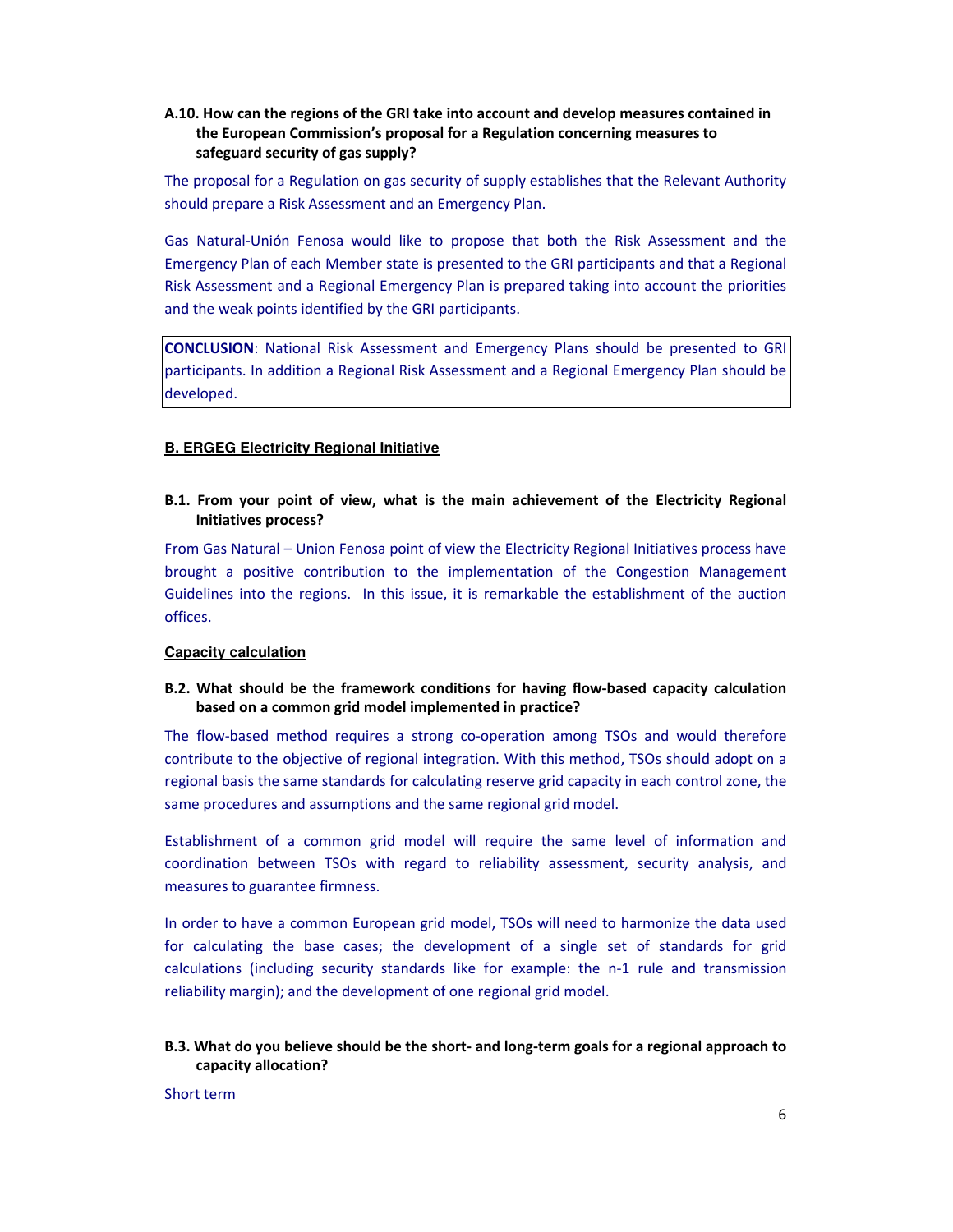- Reaching consensus over a target model for the EU capacity allocation and congestion management framework
- Increase coordination between different projects and regions on the EU/interregional level

#### Long term

- Ensure close and robust cooperation between TSOs and Power Exchanges, which primarily depends on agreement on the governance framework and definition of new functions, roles and responsibilities against the background of the adoption of the 3rd Energy Package.
- Market coupling within and between the regions as a way to achieve an European integrated spot market.

## **B.4. Do you consider transparency requirements for capacity calculation sufficient? If not, what do you need additional data/information for?**

Most of TSOs do not provide enough information to market parties about how the capacities are calculated. To ensure transparency and market's trust in the values defined by TSOs, they should clearly explain how assumptions are made, how different drivers/factors are included in the calculation and how final results are calculated.

Due to this lack of transparency, market agents often have the impression that capacity amounts offered to the market are too conservative and exceed what is required for network security margins.

#### **Capacity allocation**

**B.5. What practical steps should be taken at an interregional level to ensure an efficient and harmonised approach to capacity allocation in the 1) long-term; 2) day-ahead; and 3) intraday markets?** 

#### Long term

We believe that a single negotiation platform is a step forward in order to achieve a successful and fully integration between different markets.

Aspects like firmness and reliability of transactions, flexible and robust secondary markets, so that they can provide enough liquidity are also essential to market participants.

Non discriminatory treatment should be applied to any market participants unless there are clearly justified reasons. These measures should be based on public and detailed market analysis and Regulators should evaluate the effectiveness of them after a reasonable period of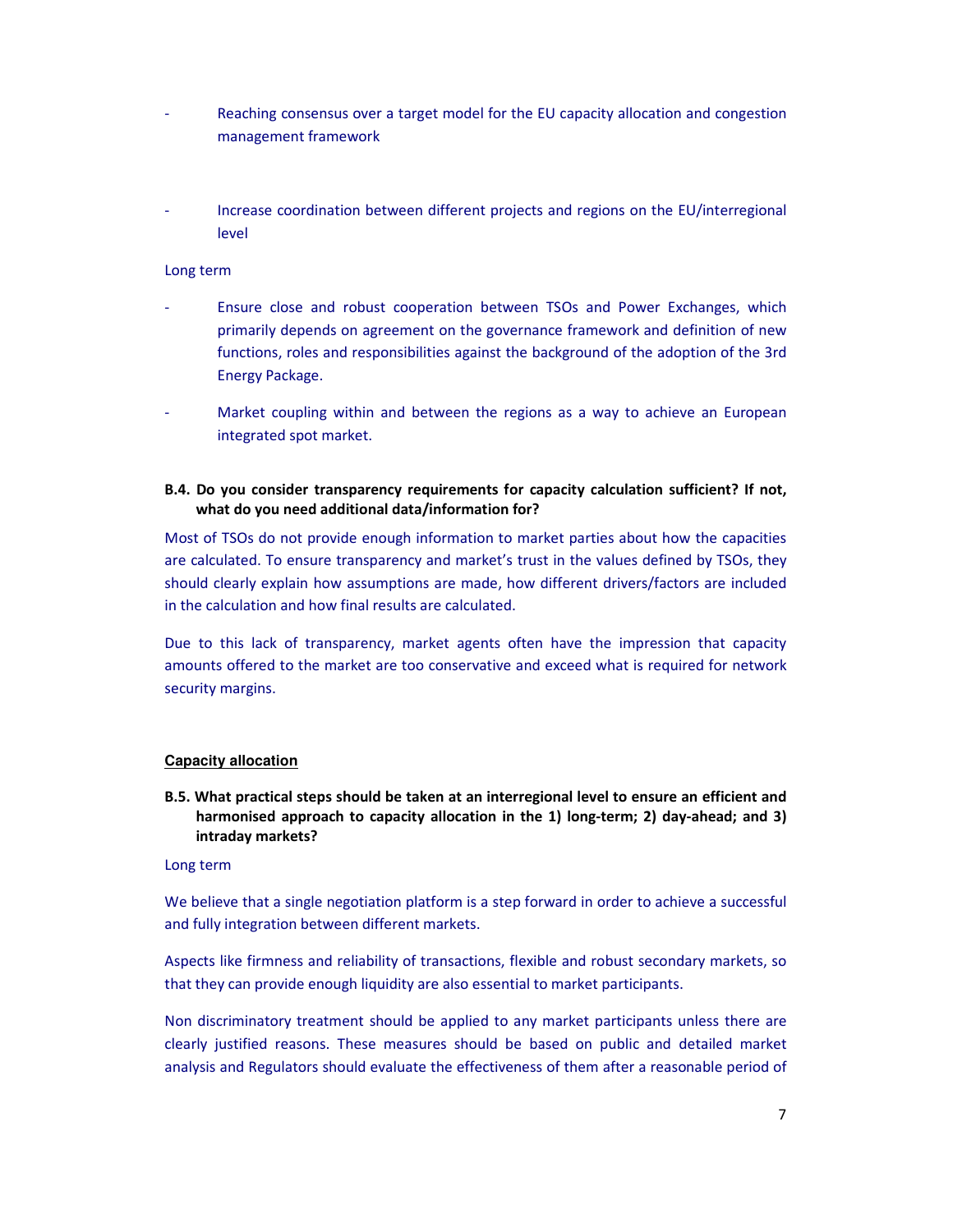time. The present limitations applied to several Iberian market participants are not based in these principles and should be removed immediately.

### Day-ahead

We support the Single Price Coupling all over Europe as the target model (as agreed in the PCG project).

The further work on the target model should comprise two major elements:

- Development of a single matching algorithm that will enable the establishment of prices and volumes across all borders between the "PX market areas" and/or bidding areas compatible with capacity calculation.
- Agreement on a governance model  $-$  clear definition of the functions and responsibilities between power exchanges and TSOs. Market stakeholders should be consulted and their support should be an important factor in making final choice between various alternatives of governance arrangements.

## Intraday

The proposal of a continuous trading platform seems to be the best solution. It is important for market agents to have the opportunity to trade as close as possible to delivery, hence liquidity and firmness of capacity are key issues involved in this process. The fact of centralizes intraday markets for the different borders could also help to improve some of the aforementioned aspects.

# **B.6. What are the future challenges in ensuring that allocation mechanisms across all timeframes can work together?**

We would like to highlight the following issues:

- Subjects related to the implementation of a unique negotiation platform for the different timeframes.
- Technical challenges in order to change from ATC to Flow base model.
- Fully coordination between TSO and PX.
- Harmonization of regulatory issues between different regions.
- Non discriminatory treatment to any market participants unless there are clearly justified reasons.
- **B.7. Do you consider that achievements by different regions towards a harmonised set of rules at regional level for long–term capacity allocation merit further work or should there be more emphasis put on inter-regional harmonisation (considering that this may impede short-term regional progress)?**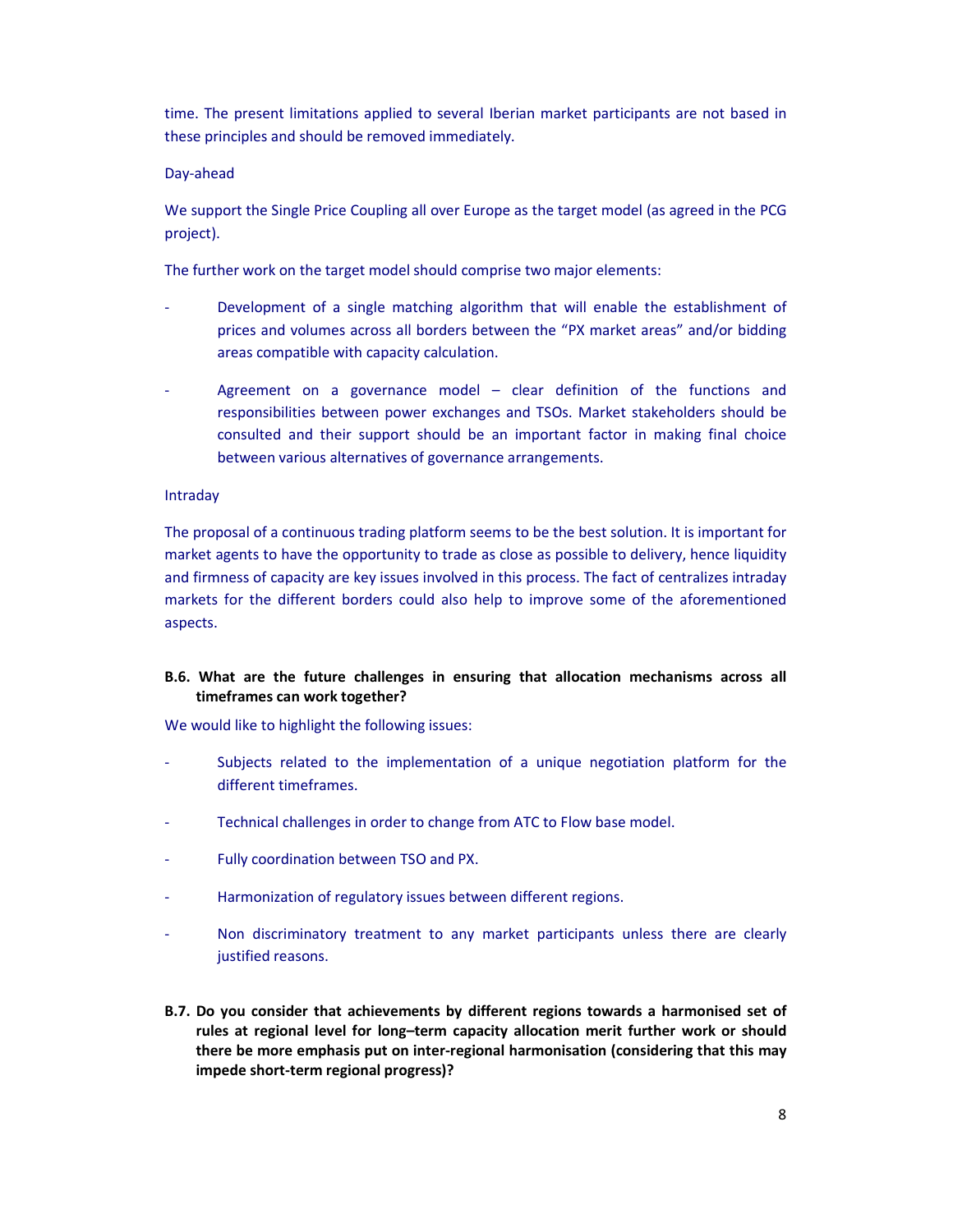We believe that progress should be made in parallel inside the regions and between regions.

Harmonisation of products (multi annual, annual, quarterly, monthly, etc.), auction rules and procedures inside regions and between regions are crucial to speed up market integration: this process has to be made consistent EU-wide, be based on best practices already in place in certain regions and further evolve towards one single agreed model.

# **B.8. Do you think that extending the geographical scope of existing auction offices is advisable/feasible?**

We believe that the existing auction offices should progress in a harmonisation of structures and auction rules. The extending of geographical scope should be done at the same time of market integration without creating new entities if them already exist.

# **B.9. Do you agree with price market coupling as the target model for day-ahead capacity allocation?**

The market coupling is an effective and feasible solution to join markets. Market Coupling project in the CWE is a clear example of that. So we fully support price coupling as the target model for day-ahead capacity allocation.

### **Balancing**

**B.10. How important do you consider further development of cross-border balancing solutions? Which model do you consider appropriate and efficient?** 

In our opinion, TSO-TSO scheme seems to be the best model to follow. We think there is a relationship between intra-day markets and balancing, therefore an efficient intra-day market scheme should help to increase the performance of balancing markets.

### **Transparency**

**B.11. Do you share ERGEG's view that significant progress in transparency has been reached thanks to the ERGEG Regional Initiatives? What steps should be taken in order to enhance transparency further?** 

We consider ERGEG Regional Initiatives have given the main driver for enhancing transparency in the European Power Market in the last years. The ERIs have been a very useful way to discuss among the market participants on the information needs to guarantee a sound market.